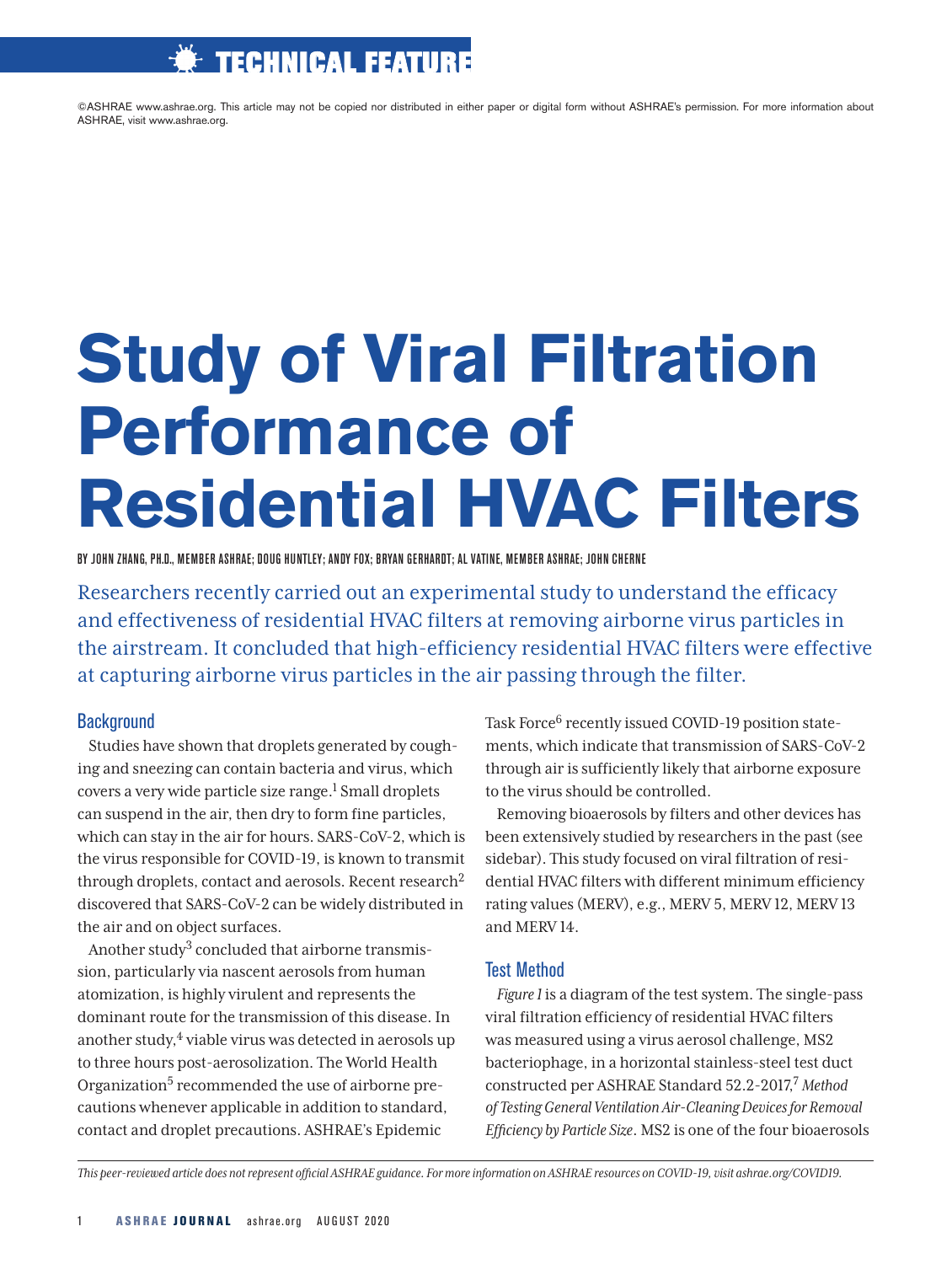

recommended by the EPA<sup>8</sup> for air filtration tests. MS2 virus has approximately the same aerosol characteristics as a human virus and can serve as a surrogate for viruses of similar and larger size and shape. MS2 virion (viral particle) is about 27 nm in diameter, as determined by electron microscopy, $9$  much smaller than the SARS-CoV-2 virion, which measures about 120 nm in diameter.10,11

Another test method used for evaluating the inactivation efficacy of an air cleaning device is ASHRAE Standard 185.1-2015, *Lights for Use in Air-Handling Units or Air Ducts to Inactivate Airborne Microorganisms*, which is developed for testing UV-C light devices in air-handling ducts for inactivation of airborne microorganisms. ASHRAE Standard 185.1-2015 uses *Mycobacterium parafortuitum* and *Aspergillus sydowii* as test microorganisms. In this study, MS2 bacteriophage was used as the test microorganism because it is safe to use and has the relevant size and shape to viruses that have significant public health concerns, such as the SARS-CoV-2 virus.

The tests were performed under positive pressure with a blower pushing air through a HEPA filter bank to provide particle-free air into the test duct airstream. MS2 microorganisms were grown on appropriate media, harvested and resuspended in saline to  $5 \times 10^6$  plaqueforming units per millileter (pfu/mL). Saline is commonly used in making bacterial suspension because the cells get acclimatized and escape being ruptured. Our experience showed that when using saline, specific size distribution of a virus can be achieved repeatedly.

Suspension of the organisms was then aerosolized into the test duct using a nebulizer. Nebulizers have been widely used for generating bioaerosols. Nebulizer generators produce droplet aerosols with mass median

# **Studies on Bioaerosol Removal**

Eninger et al., $^{14}$  investigated the feasibility of a novel testing protocol that allows differentiating between the physical (total) and viable bioaerosol penetrations through respirator filters. They found no statistically significant differences were observed between penetration values obtained for physical (total) and culturable viruses for the two control respirators. In another work,  $15$  a test system was designed to determine the removal efficiencies of fibrous air filter media with traditional nonbiological airborne particles (dioctyl phthalate, polystyrene latex, etc.) and bioaerosols. The study found that efficiencies measured with the bioaerosols and nonbiological aerosols had similar characteristics, with the efficiency for the former generally found to be a little higher.

The biological inactivation efficiency by HVAC in-duct ultraviolet (UV) light systems and filters was investigated in another study.16 It found that the viral filtration efficiency and MERV rating had a similar trend, i.e., the higher the MERV, the higher the viral filtration efficiency. In other words, the filter efficiency measured with inert particles provided a fair indication of the filter performance against bioaerosols.

In research<sup>17</sup> conducted to assess if application of nonbiological aerosols reflects air filters' capacity to collect particles of biological origin, the collection efficiency for nonbiological aerosol was tested with the filter test system and ISO Fine Test Dust, while bioaerosols contained four bacterial strains of different shape and size: *Micrococcus luteus, Micrococcus varians, Pseudomonas putida* and *Bacillus subtilis*. Nonbiological aerosol-containing particles of the same shape and surface characteristics (like diethyl-hexyl-sebacat [DEHS] spherical particles) did not give representative results for all particles present in the filtered air.

aerodynamic diameters of 1 μm to 3 μm.12 Mixing baffles designed per ASHRAE Standard 52.2-2017 were mounted in the downstream of the inlet HEPA filter. The

John Zhang, Ph.D., is senior specialist, Doug Huntley is senior lab manager, Andy Fox is lead specialist and Bryan Gerhardt is an advanced specialist in the Construction and Home Improvement Market Division of 3M Company. Al Vatine is president and John Cherne is microbiologist at LMS Technologies.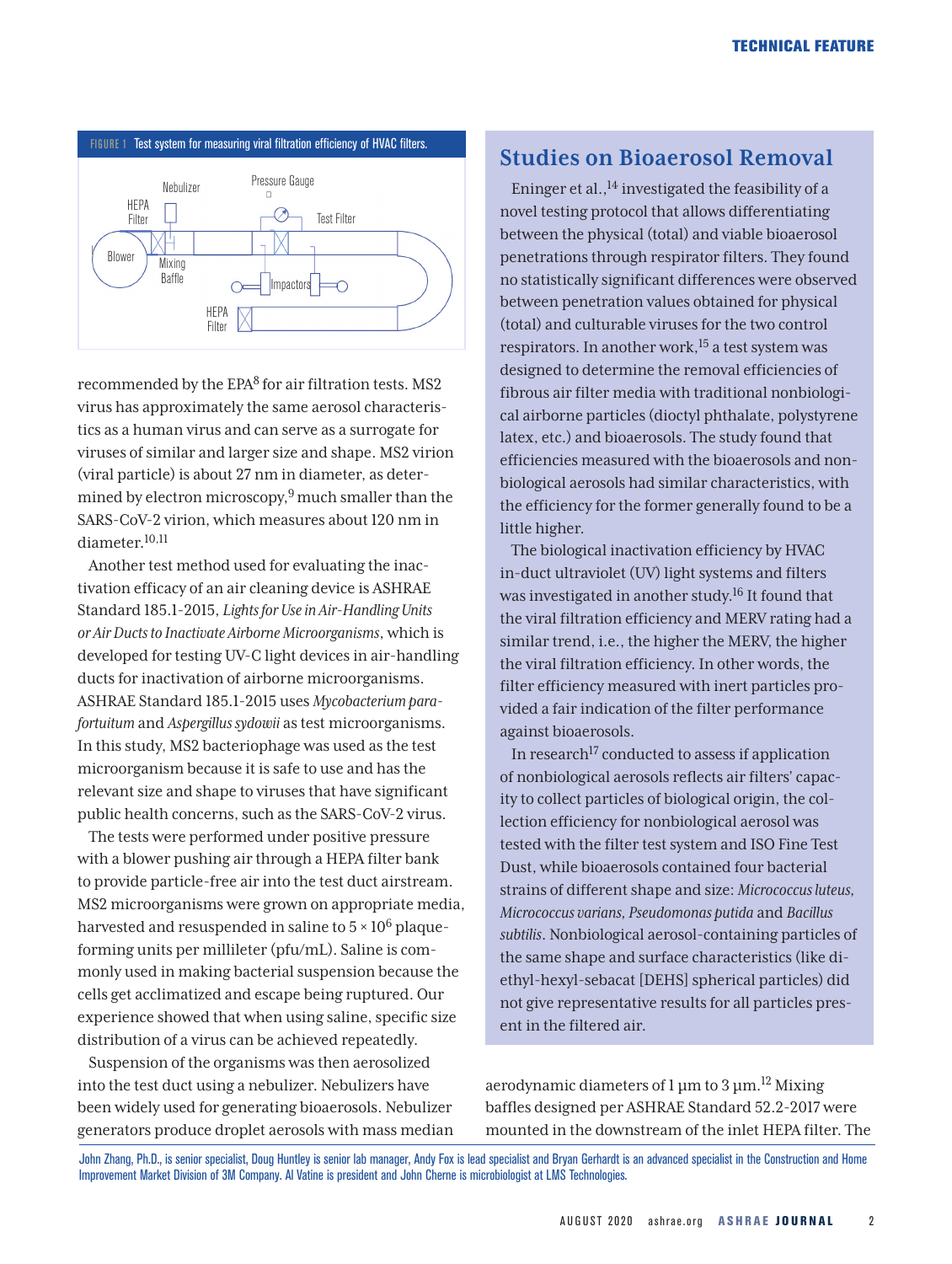MS2 aerosol was introduced upstream of the mixing baffles. An 8 ft (2.4 m) duct section was inserted between the mixing baffles and the sampling probe of the upstream impactor to improve the mixing. The distance between the aerosol injection point and the upstream sampling probe was about 10 ft (3 m), allowing uniform mixing of the clean air and aerosol and complying with the ASHRAE Standard 52.2-2017 requirement for achieving adequate mixing.

*Figure 2* shows the particle size distributions of the MS2 bacteriophage aerosol in the test duct measured using a scanning mobility particle sizer (SMPS) at three different duct airflow rates. The particle size distributions were similar, indicating the stability of the MS2 aerosol in the test duct at different residence times, i.e., 1.3 s at 3400 m3/h (2,000 cfm) and 2.5 s at 1740 m3/h (1,024 cfm). The peaks of the distributions are between 30 nm and 60 nm, larger than the MS2 virion size of 27 nm, indicating that some droplets contained multiple virions.

The sampling point of the SMPS was at the same plane as the upstream sampling probe of the impactor. For

each filter test, three upstream air samples and three downstream air samples were taken using impactors for 5 min at calibrated sampling rates of 28 L/min (7.4 gal/min). The impactor was the sixth

stage of a six-stage sampler that had a cutoff size of 0.65 µm. Although the cutoff size of the impactor was larger than the peak size of the MS2 aerosol, a portion of the MS2 aerosol had particles larger than the cutoff size of the impactor and were collected by the impactor.

The collection plates, having a double layer of agar consisting of a hard Lysogeny broth (LB) bottom layer and a soft top layer incorporating *E. coli*, were then incubated at 35°C (95°F) and 96% relative humidity for 24 hours. After incubation, the recovered plaque-forming units (PFU) were enumerated. Only PFUs 1.0 mm or larger were counted.

Because viability of microorganisms in the test duct may affect the test results, the upstream PFUs and downstream PFUs of the empty test duct were measured and compared. The results are shown in *Table 1*. Although significant fluctuation existed in the upstream and downstream PFUs, the ratio of the upstream PFUs to the downstream PFUs remained relatively close together, indicating good viability of MS2 bacteriophage in the test duct.





| TABLE 1 PFU measurements in empty duct. |                                 |                                   |                     |  |  |  |  |  |
|-----------------------------------------|---------------------------------|-----------------------------------|---------------------|--|--|--|--|--|
| <b>SAMPLE</b>                           | <b>UPSTREAM</b><br>$COUNTS$ (#) | <b>DOWNSTREAM</b><br>$COUNTS$ (#) | UPSTREAM/DOWNSTREAM |  |  |  |  |  |
|                                         | 167                             | 159                               | 1.05                |  |  |  |  |  |
| 2                                       | 306                             | 321                               | 0.95                |  |  |  |  |  |
| 3                                       | 98                              | 89                                | 1.10                |  |  |  |  |  |
| Average                                 |                                 |                                   | 1.03                |  |  |  |  |  |

|          |                               |                              |                                    |                                | <b>TABLE 2 Filter information.</b>                          |                  |
|----------|-------------------------------|------------------------------|------------------------------------|--------------------------------|-------------------------------------------------------------|------------------|
| QUANTITY | <b>FILTER</b><br>$SIZE$ (IN.) | <b>MERV</b><br><b>RATING</b> | <b>PLEAT</b><br><b>SPACING, MM</b> | ELECTROSTATIC<br><b>CHARGE</b> | <b>FILTER MEDIA</b><br><b>BASIS WEIGHT, G/M<sup>2</sup></b> | <b>FILTER ID</b> |
| 6        | $20 \times 25 \times 1$       | 5                            | 16.7                               | Yes                            | 50                                                          | A                |
| 6        | $20 \times 25 \times 1$       | 12                           | 7.1                                | Yes                            | 65                                                          | B                |
| 6        | $20 \times 25 \times 1$       | 13                           | 7.1                                | Yes                            | 65                                                          | C                |
| 6        | $20 \times 25 \times 1$       | 14                           | 5.6                                | Yes                            | 75                                                          | D                |

The efficiency (*E*) was then calculated using the formula.

*Efficiency* = 
$$
\frac{\text{Upstream PFU} - \text{Downstream PFU}}{\text{Instream PFI}}
$$

### Filter Information

Four types of residential HVAC filters were investigated in this study. Because our intention was to focus this study on high-efficiency HVAC filters, i.e., MERV 12 and higher, we selected MERV 12, MERV 13 and MERV 14 filters because these high-efficiency filters are commonly used in homes. A MERV 5 filter was selected as a comparative filter. All filters were made with electrostatically charged filter media. Filter information is shown in *Table 2*.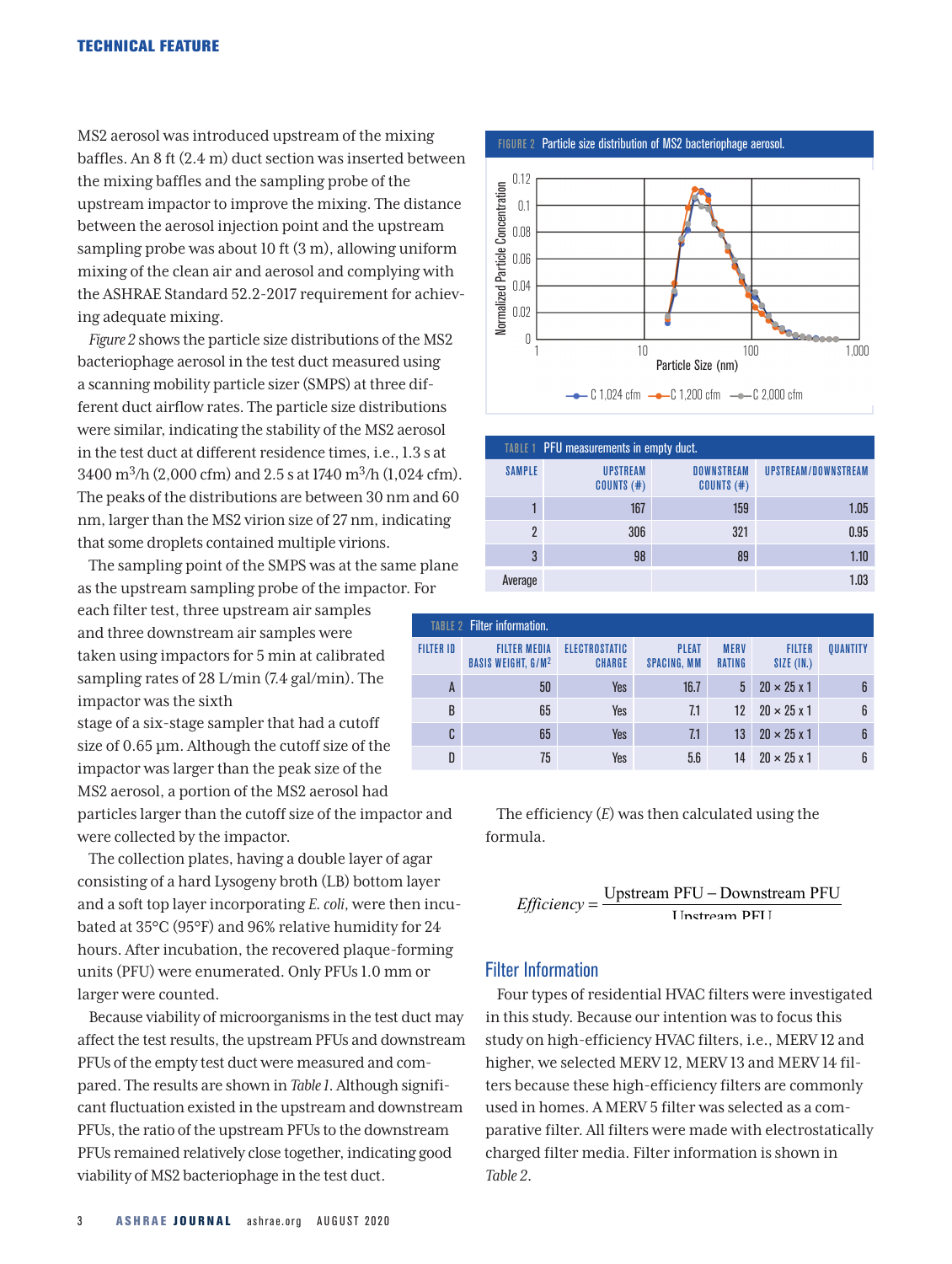Testing was conducted at 22°C (72°F) and 50% relative humidity. The flow rate of the air passing through the filter was set at 1740 m<sup>3</sup>/h (1,024 cfm), resulting in a velocity of 1.5 m/s (295 fpm) at the face of the filter. Six samples of each filter type were tested one by one in sequence.

# Test Results

As shown in *Table 3*, to avoid bias due to the test sequence, tests were run in a semirandomized order. The upstream PFU counts and downstream PFU counts were adjusted for hole corrections.17 The upstream counts and downstream counts given are the averages of three air samples. The pressure drops across the filter, shown in inches of water gauge and Pascal, and calculated efficiencies are also shown.

Statistical analysis results for viral filtration efficiency (VFE) are shown in *Table 4*. Standard deviations of VFE were relatively wide, which can be attributed to the variability in the bioaerosol sampling, as well as relatively small sample size  $(N = 6)$ . It is also interesting to see that the coefficient of variation decreases with the increasing MERV rating, indicating that results were more repeatable at higher MERV. The mean efficiency and median efficiency values were close to each other, indicating the test data was relatively symmetrically distributed.

*Figure 3* shows the mean and 95% confidence interval (CI) of viral filtration efficiencies for MERV 5, MERV 12, MERV 13 and MERV 14 filters. MERV 5, MERV 12 and MERV 13 filters had a relatively wide spread in efficiency data and about a 20 point spread in the 95% CI. This wide spread of data can also be attributed the reasons discussed above.

|                             |                    | TABLE 3 Efficiency and pressure drop of individual filters. |                              |                                                         |                                                    |                                  |
|-----------------------------|--------------------|-------------------------------------------------------------|------------------------------|---------------------------------------------------------|----------------------------------------------------|----------------------------------|
| <b>TEST</b><br><b>ORDER</b> | <b>FILTER TYPE</b> | <b>PRESSURE DROP</b><br>(1N. W.G.)                          | <b>PRESSURE</b><br>DROP (PA) | <b>CORRECTED</b><br><b>UPSTREAM</b><br><b>COUNTS ()</b> | <b>CORRECTED</b><br><b>DOWNSTREAM</b><br>COUNTS () | <b>SINGLE-PASS</b><br>EFFICIENCY |
| 14                          | <b>MERV 5</b>      | 0.16                                                        | 39                           | 197                                                     | 118                                                | 40%                              |
| 20                          | <b>MERV5</b>       | 0.18                                                        | 45                           | 87                                                      | 53                                                 | 39%                              |
| 21                          | <b>MERV 5</b>      | 0.18                                                        | 45                           | 86                                                      | 57                                                 | 34%                              |
| 22                          | <b>MERV 5</b>      | 0.17                                                        | 43                           | 82                                                      | 57                                                 | 30%                              |
| 23                          | <b>MERV 5</b>      | 0.18                                                        | 44                           | 115                                                     | 83                                                 | 28%                              |
| 24                          | <b>MERV5</b>       | 0.17                                                        | 42                           | 136                                                     | 120                                                | 12%                              |
| $\mathbf{1}$                | <b>MERV 12</b>     | 0.14                                                        | 35                           | 120                                                     | 36                                                 | 70%                              |
| $\overline{\mathbf{2}}$     | <b>MERV12</b>      | 0.15                                                        | 36                           | 198                                                     | 59                                                 | 70%                              |
| 3                           | MERV <sub>12</sub> | 0.14                                                        | 34                           | 145                                                     | 39                                                 | 73%                              |
| 4                           | <b>MERV12</b>      | 0.17                                                        | 41                           | 185                                                     | 36                                                 | 80%                              |
| 16                          | <b>MERV 12</b>     | 0.15                                                        | 36                           | 165                                                     | 31                                                 | 81%                              |
| 19                          | <b>MERV12</b>      | 0.17                                                        | 43                           | 136                                                     | 10                                                 | 93%                              |
| $\overline{5}$              | MERV <sub>13</sub> | 0.18                                                        | 44                           | 150                                                     | 31                                                 | 79%                              |
| 6                           | MERV <sub>13</sub> | 0.16                                                        | 40                           | 138                                                     | 29                                                 | 79%                              |
| $\overline{1}$              | MERV <sub>13</sub> | 0.16                                                        | 39                           | 111                                                     | $\overline{4}$                                     | 96%                              |
| 8                           | <b>MERV13</b>      | 0.17                                                        | 42                           | 106                                                     | $\boldsymbol{9}$                                   | 92%                              |
| 15                          | MERV <sub>13</sub> | 0.19                                                        | 48                           | 165                                                     | 16                                                 | 90%                              |
| 17                          | MERV <sub>13</sub> | 0.22                                                        | 54                           | 44                                                      | $\mathbf{1}$                                       | 98%                              |
| 9                           | <b>MERV 14</b>     | 0.21                                                        | 53                           | 73                                                      | $\overline{2}$                                     | 97%                              |
| $10$                        | MERV 14            | 0.24                                                        | 61                           | 107                                                     | $\sqrt{5}$                                         | 95%                              |
| 11                          | <b>MERV 14</b>     | 0.24                                                        | 61                           | 214                                                     | $\overline{2}$                                     | 99%                              |
| 12                          | <b>MERV 14</b>     | 0.24                                                        | 59                           | 183                                                     | 6                                                  | 97%                              |
| 13                          | MERV 14            | 0.24                                                        | 61                           | 168                                                     | 4                                                  | 98%                              |
| $18\,$                      | <b>MERV 14</b>     | 0.26                                                        | 64                           | 112                                                     | 5                                                  | 96%                              |

| TABLE 4 Descriptive statistics of viral filtration efficiency data. |   |             |         |                 |               |                |                |  |
|---------------------------------------------------------------------|---|-------------|---------|-----------------|---------------|----------------|----------------|--|
| <b>FILTER</b>                                                       | N | <b>MEAN</b> | STD DEV | <b>COEF VAR</b> | <b>MEDIAN</b> | <b>MINIMUM</b> | <b>MAXIMUM</b> |  |
| <b>MERV5</b>                                                        | 6 | 32%         | 10.5%   | 32.8            | 36%           | 12%            | 40%            |  |
| <b>MERV12</b>                                                       | 6 | 78%         | 8.8%    | 11.3            | 77%           | 70%            | 93%            |  |
| <b>MERV13</b>                                                       | 6 | 89%         | 8.2%    | 9.3             | 91%           | 79%            | 98%            |  |
| <b>MERV14</b>                                                       | 6 | 97%         | $1.4\%$ | 1.5             | 96%           | 95%            | 99%            |  |

Descriptive statistics of the pressure drop data are tabulated in *Table 5*. In comparison to VFE data, the pressure drop data spread was much smaller, showing good consistency in pressure drop measurement. Since the HVAC industry often measures the pressure drop in inches of water gauge, *Table 5* also shows the mean pressure drop in inches of water gauge for each type of filter.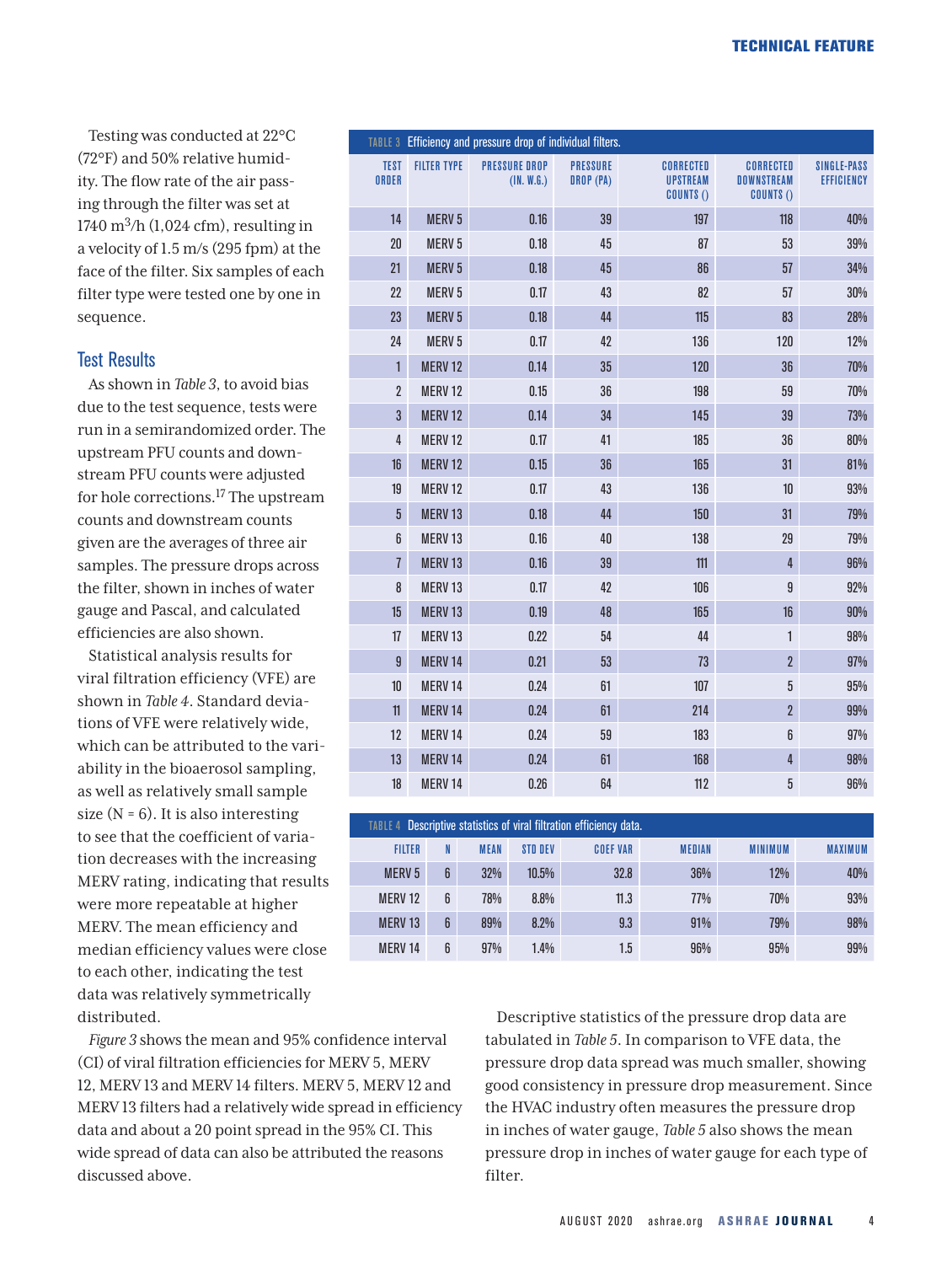$E_1$  (0.3  $\mu$ m to 1.0  $\mu$ m),  $E_2$  (1.0  $\mu$ m to 3.0  $\mu$ m) and  $E_3$  $(3.0 \mu m)$  to 10  $\mu$ m) efficiencies defined according to ASHRAE Standard 52.2-2017 are commonly used in residential and commercial HVAC applications. People are familiar with  $E_1$ ,  $E_2$  and  $E_3$  efficiencies, while VFE is usually not reported for HVAC filters. It would be beneficial for filter users to know the relative relationship between VFE and  $E_1$ ,  $E_2$  or  $E_3$ .

Although MS2 virion is much smaller than potassium chloride (KCl) particles, the challenge aerosol used in ASHRAE Standard 52.2-2017, the MS2 bacteriophage aerosol contained particles larger than MS2 virions and

particles collected by the impactor were greater than  $0.65 \,\mathrm{\mu m}$ . Therefore, the comparison of VFE versus  $E_1$ ,  $E_2$  or  $E_3$  should be relevant.

*Figure 4* shows the comparison of the viral filtration efficiency versus the  $E_1, E_2$  and  $E_3$  efficiencies of clean filters measured per ASHRAE Standard 52.2-2017. As shown in *Figure 4*, the viral filtration efficiency (VFE) is always higher than  $E_l$ , but lower than  $E_2$  or  $E_3$  efficiencies. In other words,  $E_1$  efficiency can provide a conservative prediction for the viral filtration performance of a filter, also indicating that viral particles collected on sampling plates were likely to be in the size range of 0.3  $\mu$ m to 3  $\mu$ m, i.e., the lower size limit of  $E_1$  and upper size limit of  $E_2$ . Note that the stability of the aerosol size distribution can have significant impact on the VFE measurement. Therefore, it is important to ensure the stability of the aerosol in the testing (see *Figure 2*).

## Summary

An experimental study was carried out to investigate effectiveness of residential HVAC filters at removing airborne virus particles. MS2 bacteriophage organisms were grown on appropriate media, harvested, resuspended in saline and then aerosolized into the ASHRAE Standard 52.2-2017 test duct using a nebulizer. Upstream and downstream air samples were taken using impactors. The collection plates were incubated, and the recovered plaque-forming units (PFU) were enumerated to determine the filtration efficiency of filters against virus particles. The following conclusions





| TABLE 5 Descriptive statistics of pressure drop data. |                |                 |                                 |            |                 |                   |                    |                    |  |
|-------------------------------------------------------|----------------|-----------------|---------------------------------|------------|-----------------|-------------------|--------------------|--------------------|--|
| <b>FILTER</b>                                         |                | <b>MEAN, PA</b> | <b>MEAN.</b><br><b>IN. W.G.</b> | ST DEV. PA | <b>COEF VAR</b> | <b>MEDIAN, PA</b> | <b>MINIMUM, PA</b> | <b>MAXIMUM, PA</b> |  |
| <b>MERV<sub>5</sub></b>                               | $\mathbf{6}$   | 43              | 0.17                            | 2.3        | 5.2             | 44                | 39                 | 45                 |  |
| <b>MERV12</b>                                         | $\mathsf{f}$   | 38              | 0.15                            | 3.5        | 9.2             | 36                | 34                 | 43                 |  |
| <b>MERV13</b>                                         | $6\phantom{1}$ | 45              | 0.18                            | 5.6        | 12.6            | 43                | 39                 | 54                 |  |
| <b>MFRV14</b>                                         | $\mathsf{f}$   | 60              | 0.24                            | 3.1        | 5.1             | 60                | 54                 | 64                 |  |



can be drawn from this study:

• High-efficiency residential HVAC filters were found to be effective at capturing airborne virus particles.

• Filter viral filtration efficiency (VFE) was found to be generally correlated to its MERV rating, i.e., the higher the MERV rating, the higher the viral filtration efficiency.

• In comparison to  $E_1$ ,  $E_2$  and  $E_3$  efficiencies measured per ASHRAE Standard 52.2-2017, VFE was found to be higher than initial  $E_1$  efficiency, but lower than initial  $E_2$ and  $E_3$  efficiencies.